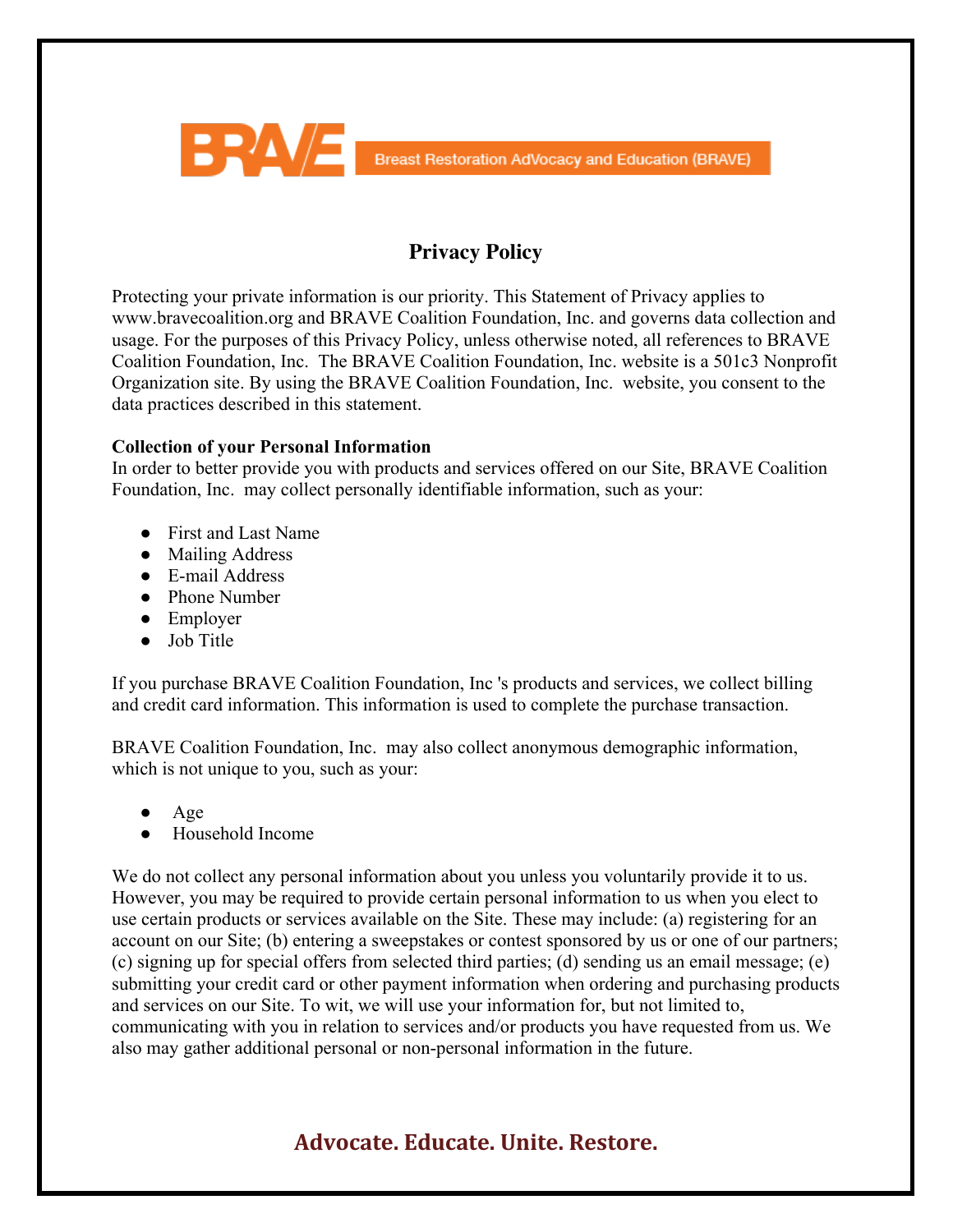**Use of your Personal Information** BRAVE Coalition Foundation, Inc. collects and uses your personal information to operate its website(s) and deliver the services you have requested.

BRAVE Coalition Foundation, Inc. may also use your personally identifiable information to inform you of other products or services available from BRAVE Coalition Foundation, Inc. and its affiliates.

**Sharing Information with Third Parties** BRAVE Coalition Foundation, Inc. does not sell, rent or lease its customer lists to third parties.

BRAVE Coalition Foundation, Inc. may, from time to time, contact you on behalf of external business partners about a particular offering that may be of interest to you. In those cases, your unique personally identifiable information (e-mail, name, address, telephone number) is not transferred to the third party. BRAVE Coalition Foundation, Inc. may share data with trusted partners to help perform statistical analysis, send you email or postal mail, provide customer support, or arrange for deliveries. All such third parties are prohibited from using your personal information except to provide these services to BRAVE Coalition Foundation, Inc., and they are required to maintain the confidentiality of your information.

BRAVE Coalition Foundation, Inc. may disclose your personal information, without notice, if required to do so by law or in the good faith belief that such action is necessary to: (a) conform to the edicts of the law or comply with legal process served on BRAVE Coalition Foundation, Inc. or the site; (b) protect and defend the rights or property of BRAVE Coalition Foundation, Inc. ; and/or (c) act under exigent circumstances to protect the personal safety of users of BRAVE Coalition Foundation, Inc. , or the public.

**Tracking User Behavior** BRAVE Coalition Foundation, Inc. may keep track of the websites and pages our users visit within BRAVE Coalition Foundation, Inc., in order to determine what BRAVE Coalition Foundation, Inc. services are the most popular. This data is used to deliver customized content and advertising within BRAVE Coalition Foundation, Inc. to customers whose behavior indicates that they are interested in a particular subject area.

**Automatically Collected Information** Information about your computer hardware and software may be automatically collected by BRAVE Coalition Foundation, Inc. This information can include: your IP address, browser type, domain names, access times and referring website addresses. This information is used for the operation of the service, to maintain quality of the service, and to provide general statistics regarding use of the BRAVE Coalition Foundation, Inc. website.

**Links** This website contains links to other sites. Please be aware that we are not responsible for the content or privacy practices of such other sites. We encourage our users to be aware when they leave our site and to read the privacy statements of any other site that collects personally identifiable information.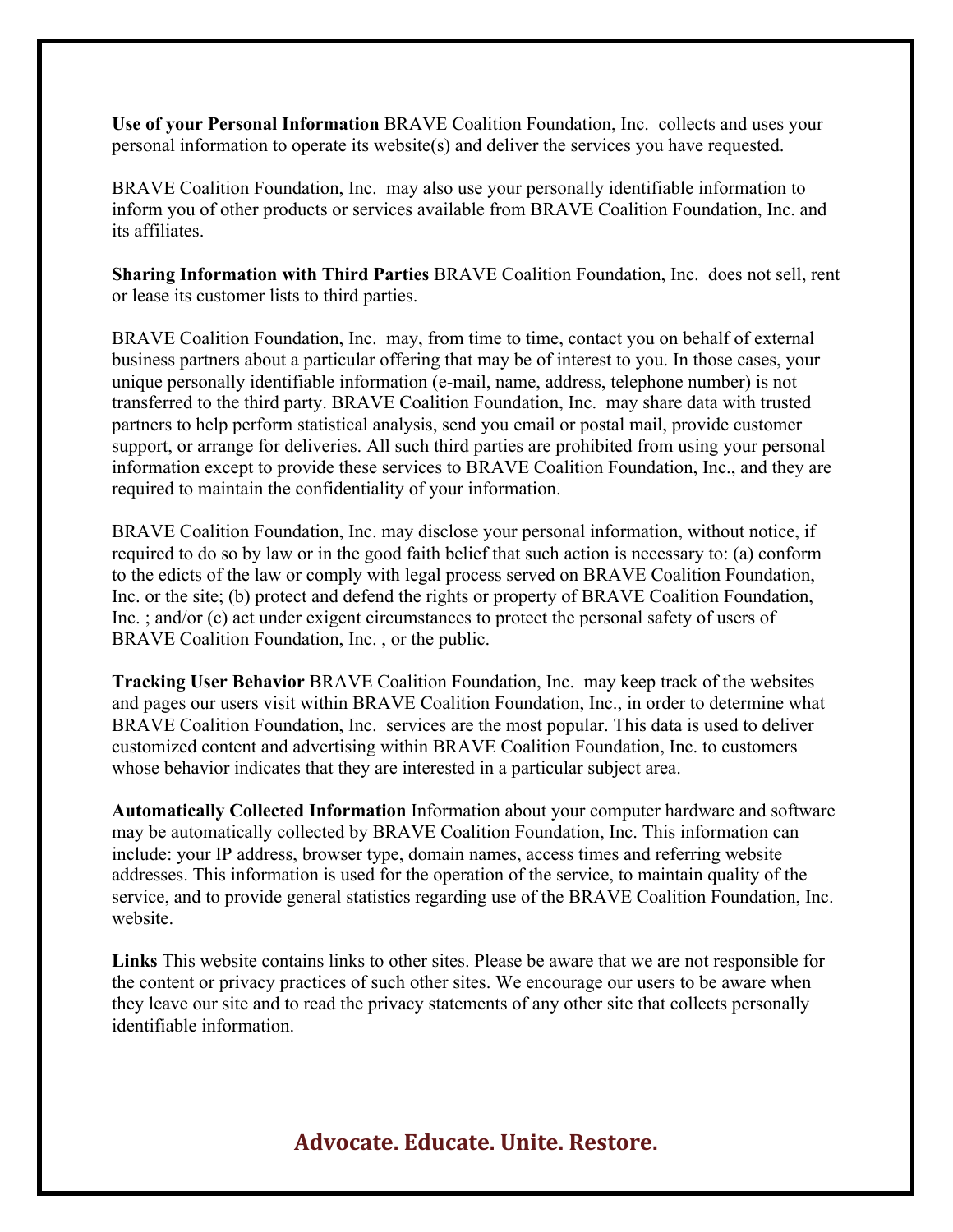**Security of your Personal Information** BRAVE Coalition Foundation, Inc. secures your personal information from unauthorized access, use, or disclosure. BRAVE Coalition Foundation, Inc. uses the following methods for this purpose: SSL Protocol

When personal information (such as a credit card number) is transmitted to other websites, it is protected through the use of encryption, such as the Secure Sockets Layer (SSL) protocol.

We strive to take appropriate security measures to protect against unauthorized access to or alteration of your personal information. Unfortunately, no data transmission over the Internet or any wireless network can be guaranteed to be 100% secure. As a result, while we strive to protect your personal information, you acknowledge that: (a) there are security and privacy limitations inherent to the Internet which are beyond our control; and (b) security, integrity, and privacy of any and all information and data exchanged between you and us through this Site cannot be guaranteed.

**Right to Deletion** Subject to certain exceptions set out below, on receipt of a verifiable request from you, we will:

- Delete your personal information from our records; and
- Direct any service providers to delete your personal information from their records.

Please note that we may not be able to comply with requests to delete your personal information if it is necessary to:

- Complete the transaction for which the personal information was collected, fulfill the terms of a written warranty or product recall conducted in accordance with federal law, provide a good or service requested by you, or reasonably anticipated within the context of our ongoing business relationship with you, or otherwise perform a contract between you and us.
- Detect security incidents, protect against malicious, deceptive, fraudulent, or illegal activity; or prosecute those responsible for that activity.
- Debug to identify and repair errors that impair existing intended functionality.
- Exercise free speech, ensure the right of another consumer to exercise his or her right of free speech, or exercise another right provided for by law.
- Comply with the Texas Electronic Communications Privacy Act.
- Engage in public or peer-reviewed scientific, historical, or statistical research in the public interest that adheres to all other applicable ethics and privacy laws, when our deletion of the information is likely to render impossible or seriously impair the achievement of such research, provided we have obtained your informed consent.
- Enable solely internal uses that are reasonably aligned with your expectations based on your relationship with us.
- Comply with an existing legal obligation; or
- Otherwise use your personal information, internally, in a lawful manner that is compatible with the context in which you provided the information.